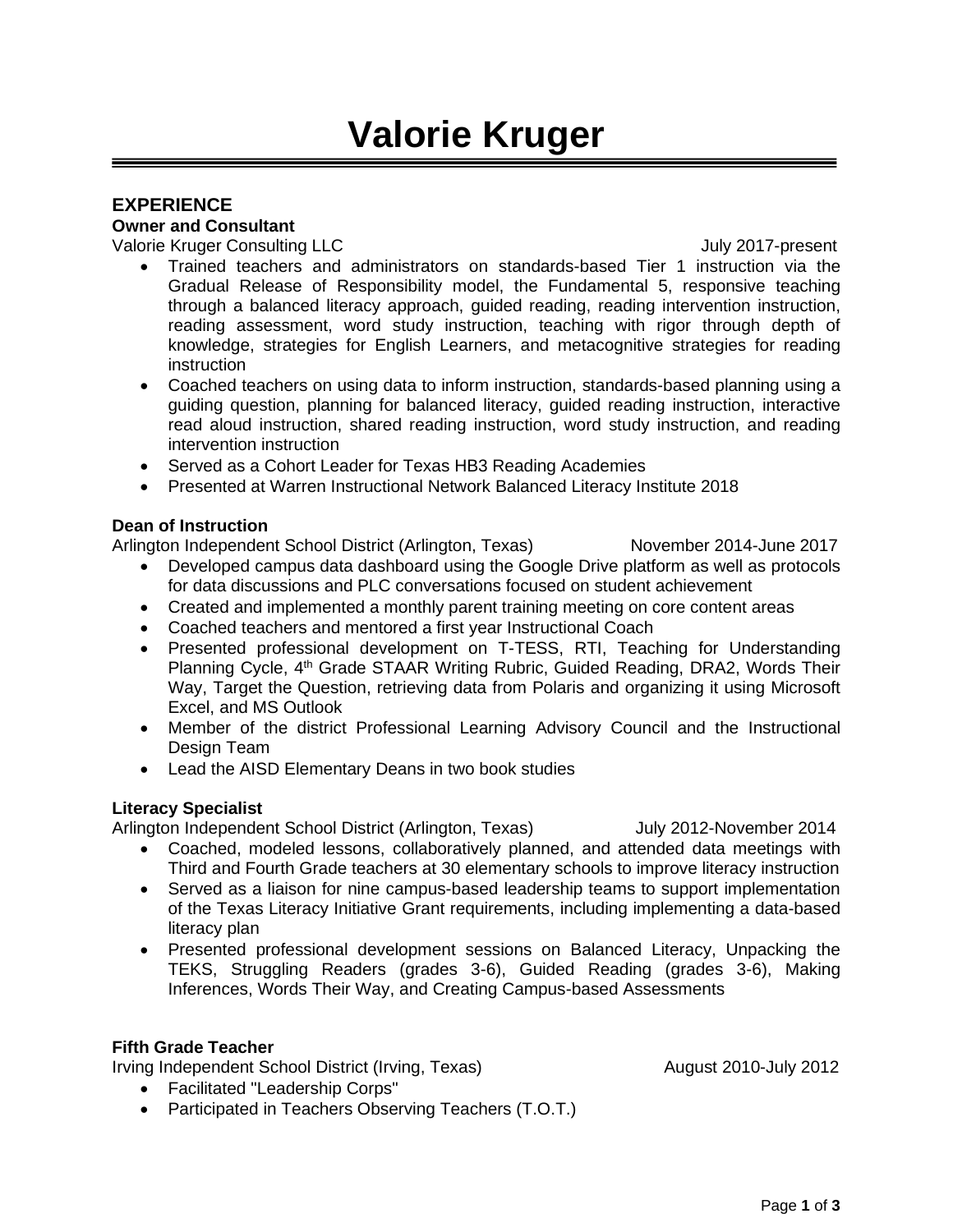## **Elementary Reading Coach**

Hillsborough County Public Schools (Tampa, Florida) July 2009-July 2010

- Trained K-5 teachers in effective instructional strategies and use of materials to increase reading achievement in whole group, small group, and one-on-one settings
- Assisted teachers in planning reading instruction based upon students' academic needs and state standards
- Trained teachers in the administration and coordinated implementation of new state reading assessment
- Organized parent literacy night events and trained community tutors

#### **Elementary Classroom Teacher**

Hillsborough County Public Schools (Tampa, Florida) August 2001-July 2009

- Instructed at the first, second, fourth, and fifth grade levels, as well as gifted education
- Wrote a \$10,000 literacy grant funded by the Mattel Corporation, which I used the funds to develop and run an after-school reading tutoring program for second grade students
- Recipient of \$8,705 in classroom enhancement grants funded by the Hillsborough County Education Foundation. The funds were used to purchase digital cameras and photo-quality printers to create take home books, math and science-based literature, social studies based guided reading books, phonics materials, and materials for literacy center activities.
- Presented for district and school level professional development sessions
- Created and implemented a school-wide "Young Authors' Conference"
- Supervising teacher for six university full-time interns
- Served as S.A.C. Chairperson, team leader, and SES Facilitator

#### **First Grade Teacher**

Charlotte County Public Schools (Port Charlotte, Florida) August 1998-June 2001

- Recipient of a \$5,000 Reading Enhancement Grant funded by the Florida Department of Education, which I used the funding to create a guided reading bookroom for primary teachers
- Participated in a Learn and Serve Grant which paired my first grade students with eight grade "buddies" who were considered at-risk for dropping out of school
- Served as team leader for two years

#### **Substitute Teacher**

School Board of Alachua County (Gainesville, Florida) January 1997-June 1998

- Taught fourth grade for a ten-week maternity leave
- Instructed PreK-8<sup>th</sup> grades, all content areas

## **EDUCATION**

## **Education Specialist in Educational Leadership and Policy**

University of South Florida (Tampa, Florida) and August 2007 http://www.florida.com/

- *Published Research*: Early Reading Intervention through Afterschool Tutoring Programs
- *Research Presented*: Just Read Florida! Leadership Conference, Florida's 21st Century Community Learning Centers Conference, and Florida Reading Association Conference *Thesis Project*: Does Time Matter? The Effectiveness of Extended-Hours Reading-Based Tutoring Programs on the Academic Performance of Elementary Students